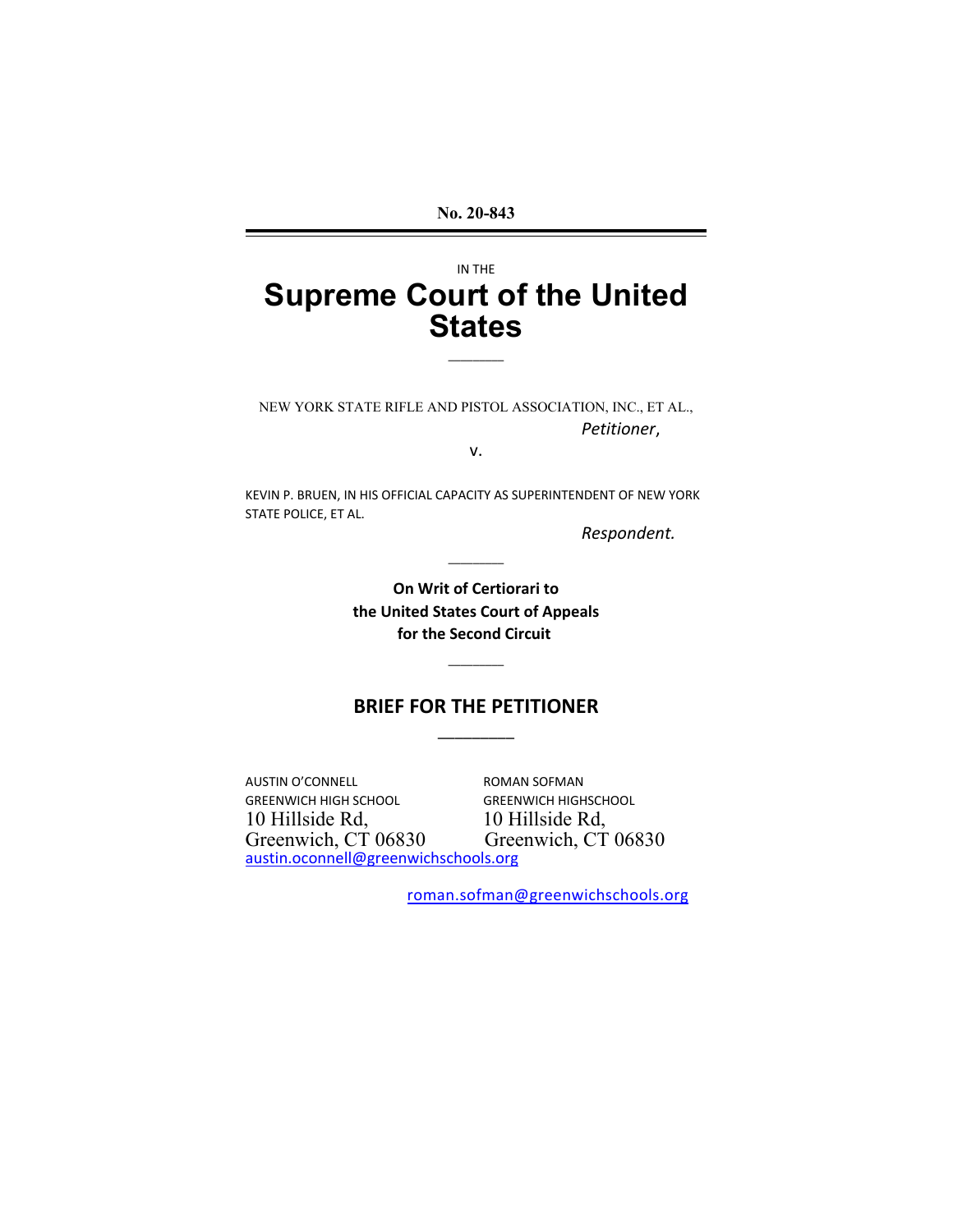# **QUESTION PRESENTED**

Whether the Second Amendment allows the government to prohibit a law-abiding person from carrying handguns outside the home for selfdefense.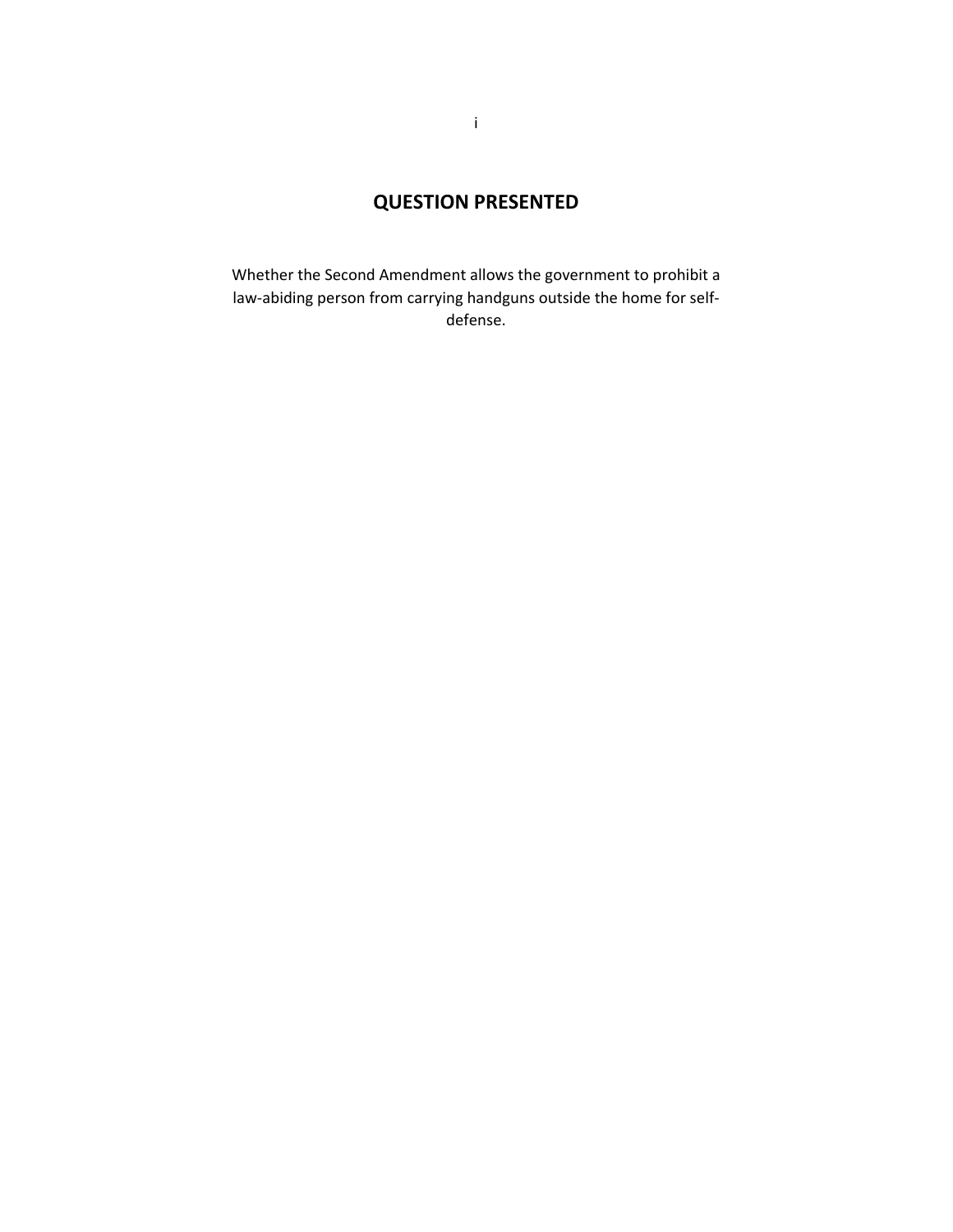## **TABLE OF CONTENTS**

## **Page**

| $\mathbf{I}$ . |                            | The Second Amendment, and the Bill of Rights more<br>generally, was meant to protect individual and states rights.                                                                                                                                                                                                                                                                                                                                                                                                                                                                                                                                                                                                                                                                                                                  |
|----------------|----------------------------|-------------------------------------------------------------------------------------------------------------------------------------------------------------------------------------------------------------------------------------------------------------------------------------------------------------------------------------------------------------------------------------------------------------------------------------------------------------------------------------------------------------------------------------------------------------------------------------------------------------------------------------------------------------------------------------------------------------------------------------------------------------------------------------------------------------------------------------|
| Ш.             | a.<br>b.<br>C.<br>a.<br>b. | The Second Amendment protects the right to bear arms<br>Even when looked at in a military context, the Second<br>Amendment still refers to the populace at large, not<br>exclusively select military guards, having the right to<br>When looked at as a collective and individual right the<br>Second Amendment can have reasonable limits.  6<br>The Supreme Court has only recently interpreted the<br>Second Amendment correctly. Much of the precedent on<br>the Second Amendment is invalid because of a failure to<br>implement the 14 <sup>th</sup> Amendment's Equal Protection and<br>The Supreme Court historically failed to implement the<br>14th Amendment's Equal Protection and Privileges and<br>Immunities Clauses prior to Heller, leading to rise of<br>The Sullivan Act creates a disparate impact on the right |
| III.           |                            | Taking away the right of law-abiding citizens to bear arms                                                                                                                                                                                                                                                                                                                                                                                                                                                                                                                                                                                                                                                                                                                                                                          |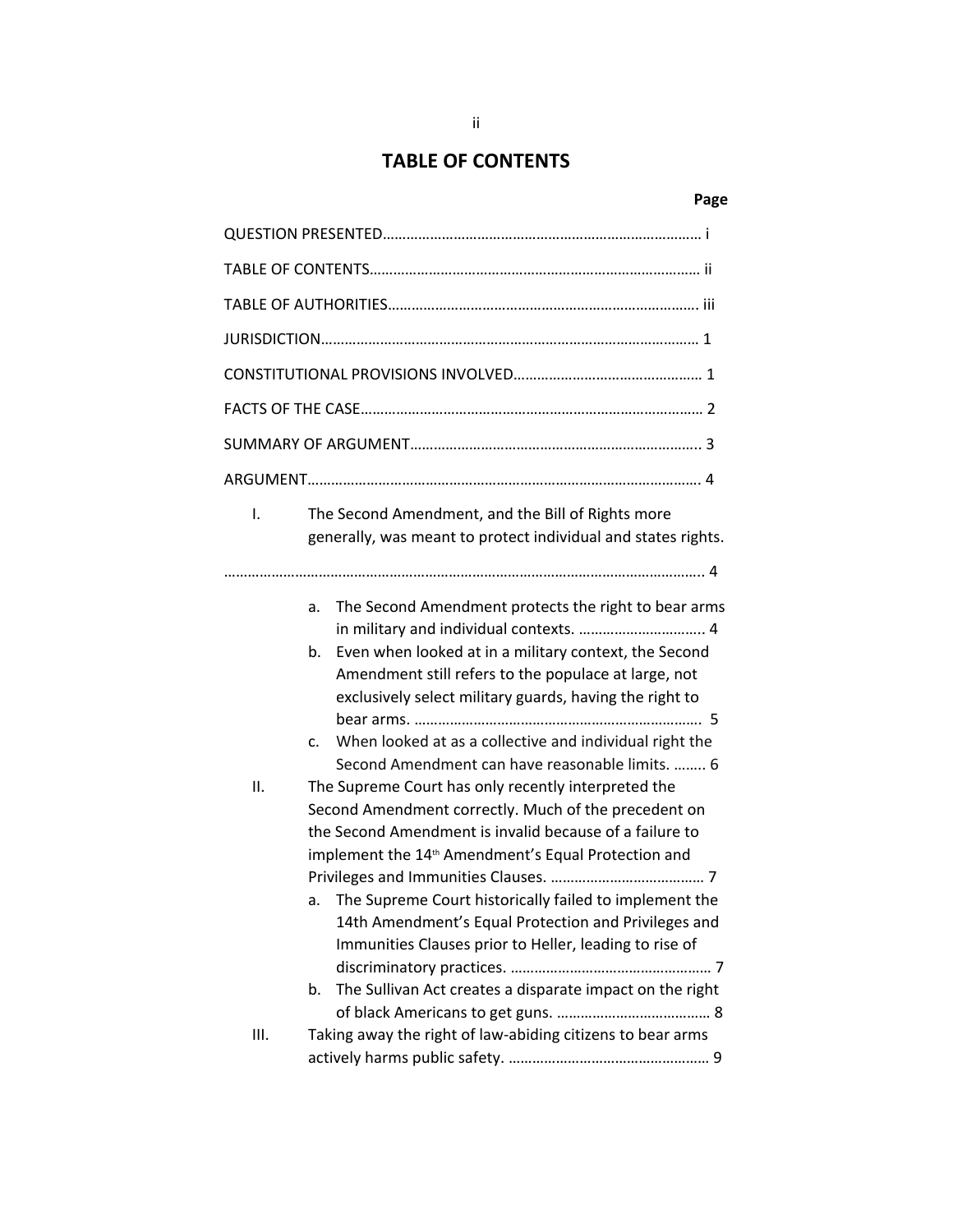| IV. | Court's should give states broad discretion to implement   |
|-----|------------------------------------------------------------|
|     | gun control laws as long as the pass necessary measures of |
|     | legal scrutiny to ensure they are Constitutional.  10      |
|     |                                                            |

## **TABLE OF AUTHORITIES**

#### **Cases**

| Dred Scott v. Sandford           |
|----------------------------------|
|                                  |
| The Slaughter-House Cases        |
|                                  |
| United States v. Cruikshank,     |
|                                  |
| Presser v. Illinois              |
|                                  |
| Miller v. Texas                  |
|                                  |
| Robertson v. Baldwin             |
|                                  |
| New State Ice Co. v. Liebmann    |
|                                  |
| United States v. Miller          |
|                                  |
| District of Columbia v. Heller   |
|                                  |
| Chicago v McDonald               |
| Caetano v. Massachusetts         |
|                                  |
| <b>Constitutional Provisions</b> |
|                                  |
|                                  |
|                                  |
|                                  |
|                                  |
|                                  |
|                                  |
|                                  |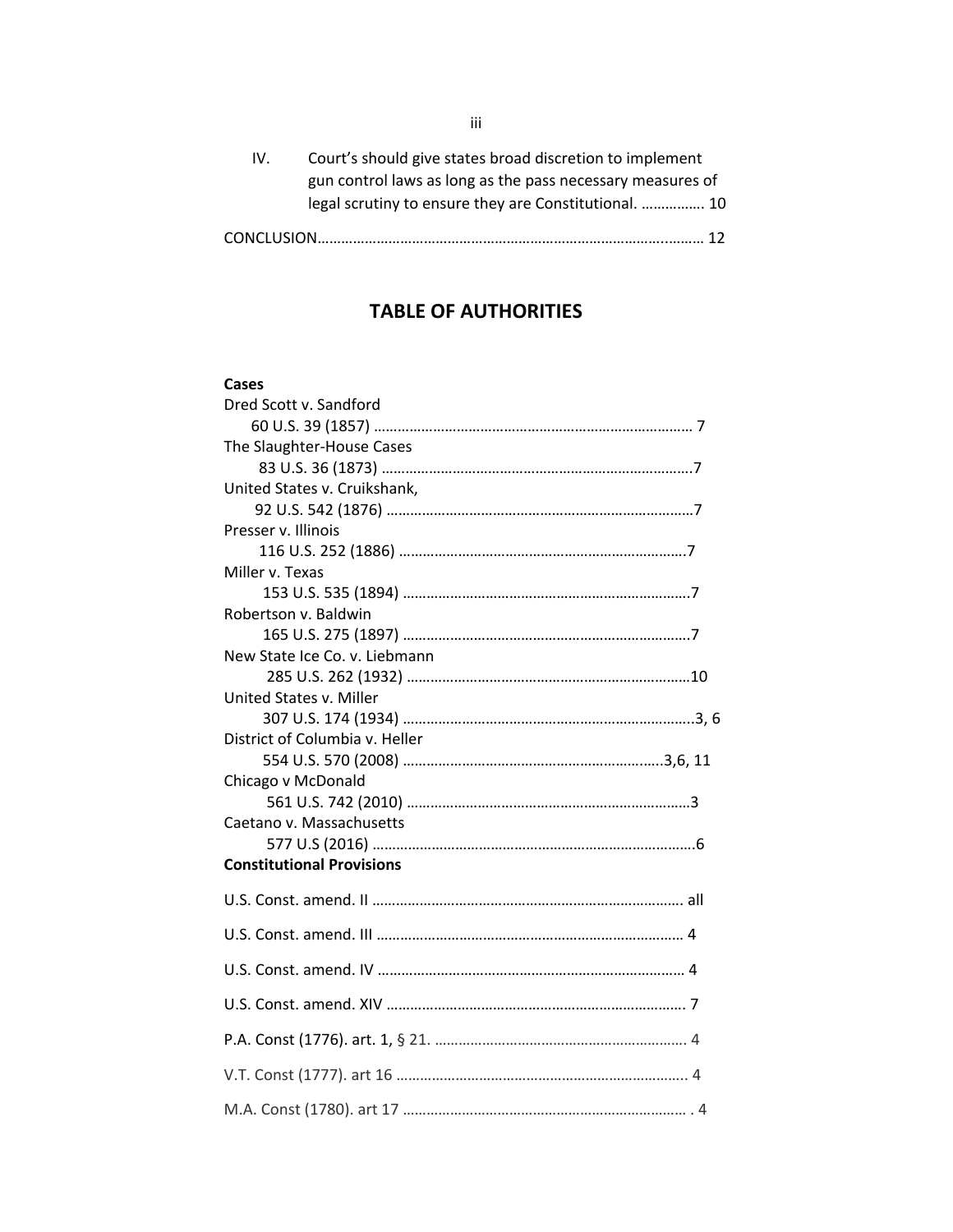#### **iv**

#### **Statutes**

(Civil Rights Act), Public Law 39-26, 14 STAT 27. 3, 7

#### **Past and Current Legal Commentary**

**ADAMS, L. ……………………………………………………………………………….. 3,5,6** The Second Amendment Primer In-text: (Adams, 2013) Your Bibliography: Adams, L., 2013. *The Second Amendment Primer***. New York: Skyhorse Publishing Company, Incorporated.**

**HAMILTON, A., JAY, J., MADISON, J. AND WRIGHT, B. F. ………..… 5,10** The Federalist In-text: (Hamilton, Jay, Madison and Wright, n.d.) Your Bibliography: Hamilton, A., Jay, J., Madison, J. and Wright, B., n.d. *The Federalist***.**

**JAMES C. PHILLIPS, J. B. …………………………………………………………………. 4** The Mysterious Meaning of the Second Amendment In-text: (James C. Phillips, 2021) Your Bibliography: James C. Phillips, J., 2021. *The Mysterious Meaning of the Second Amendment***. [online] The Atlantic. Available at: <https://www.theatlantic.com/ideas/archive/2020/02/big-data-secondamendment/607186/> [Accessed 14 December 2021].**

**STOSSEL, J. …………………………………………………………………………………….. 8** John Stossel: All Americans have right to bear arms In-text: (Stossel, 2021) Your Bibliography: Stossel, J., 2021. *John Stossel: All Americans have right to bear arms***. [online] TribLIVE.com. Available at: <https://triblive.com/opinion/john-stossel-all-americans-have-right-tobear-arms/> [Accessed 14 December 2021].**

**SULLUM, J., BOEHM, E., BRITSCHGI, C., BINION, B., SULLUM, J. AND LANCASTER, J. ………………………………………………………………………………… 8**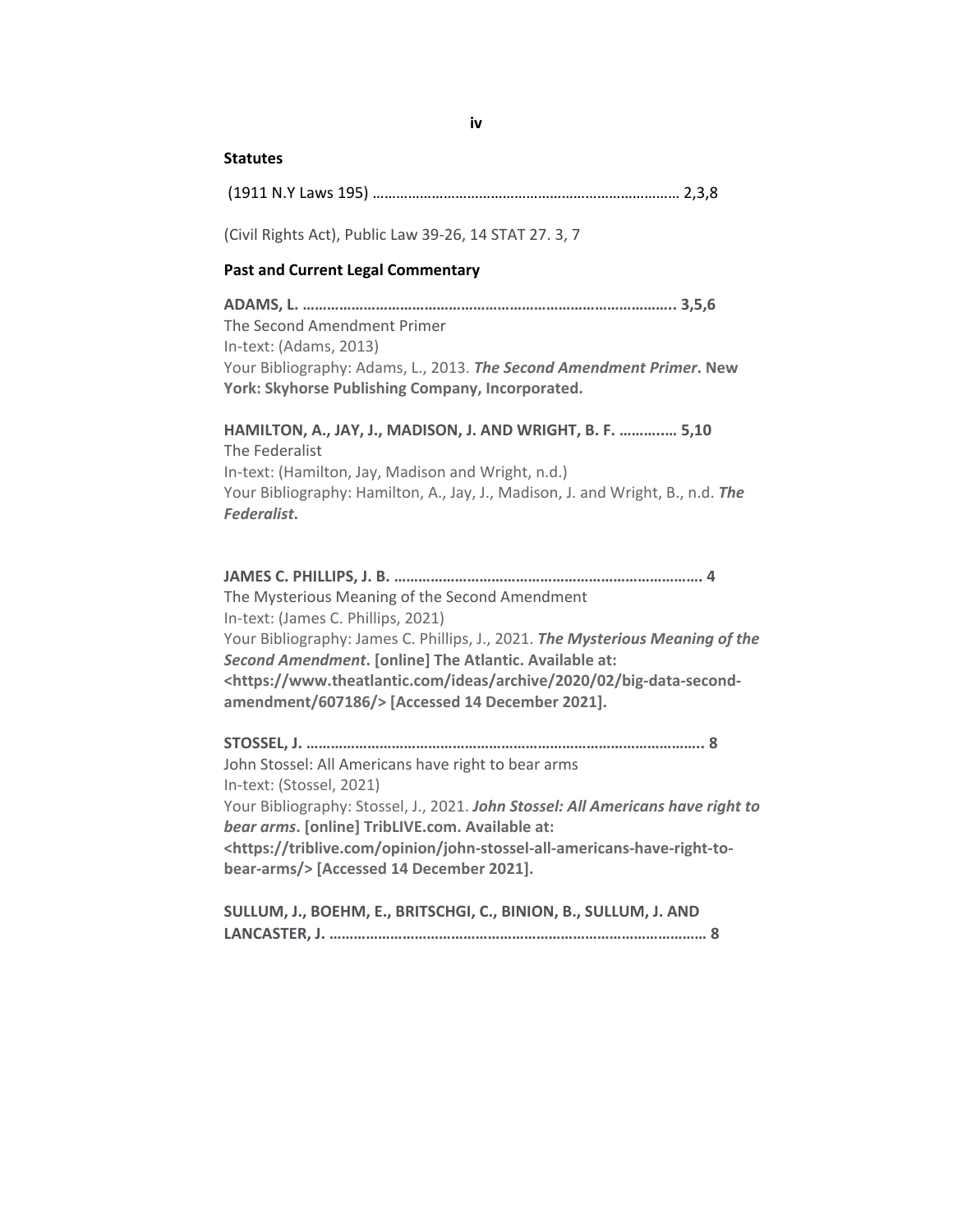Why Martin Luther King Couldn't Get a Carry Permit In-text: (Sullum et al., 2021) Your Bibliography: Sullum, J., Boehm, E., Britschgi, C., Binion, B., Sullum, J. and Lancaster, J., 2021. *Why Martin Luther King Couldn't Get a Carry Permit***. [online] Reason.com. Available at: <https://reason.com/2021/10/27/why-martin-luther-king-couldntget-a-carry-permit/> [Accessed 14 December 2021].**

**WALDMAN, M. ………………………………………………………………………………. 6** The Second Amendment In-text: (Waldman, n.d.) Your Bibliography: Waldman, M., n.d. *The Second Amendment***.**

#### **Criminology Research**

**AMERICA'S UNIQUE GUN VIOLENCE PROBLEM, EXPLAINED IN 16 MAPS AND CHARTS …………………………………………………………………………………… 9** In-text: (America's unique gun violence problem, explained in 16 maps and charts, 2021) Your Bibliography: Vox. 2021. *America's unique gun violence problem, explained in 16 maps and charts***. [online] Available at: <https://www.vox.com/policy-andpolitics/2017/10/2/16399418/fedex-indianapolis-mass-shooting-gunviolence-statistics-charts> [Accessed 14 December 2021]. SCARBOROUGH, J. AND JOE, I. ………………………………………………………….. 9** PolitiFact - MSNBC's Joe Scarborough: Tiny fraction of crimes committed with legal guns In-text: (Scarborough and Joe, 2021) Your Bibliography: Scarborough, J. and Joe, I., 2021. *PolitiFact - MSNBC's Joe Scarborough: Tiny fraction of crimes committed with legal guns***. [online] @politifact. Available at: <https://www.politifact.com/factchecks/2015/oct/05/joescarborough/msnbcs-joe-scarborough-tiny-fraction-crimes-commit/> [Accessed 14 December 2021].**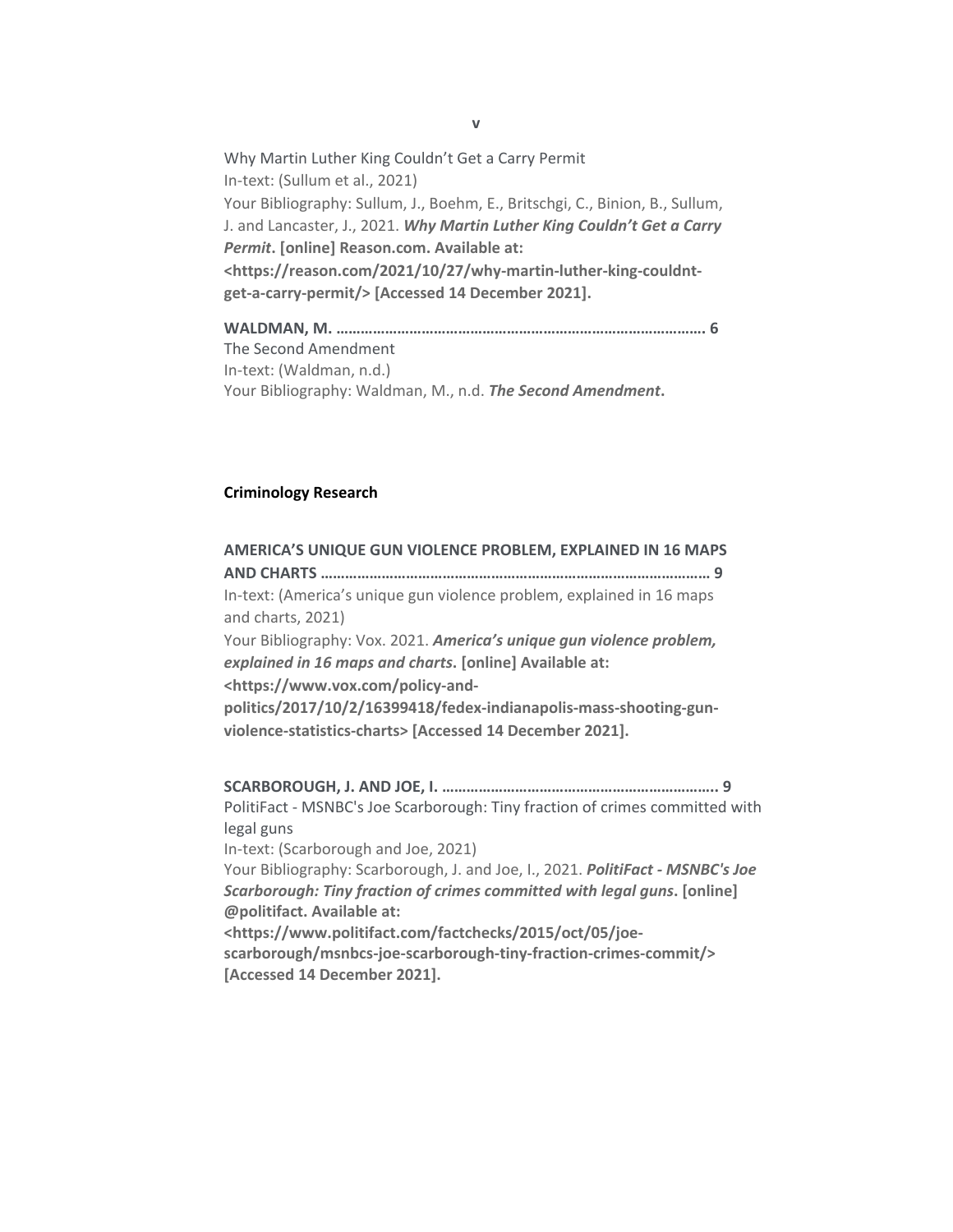| vi                                                                                                                                                       |
|----------------------------------------------------------------------------------------------------------------------------------------------------------|
|                                                                                                                                                          |
| In-text: (2021)                                                                                                                                          |
| Your Bibliography: Researchbriefings.files.parliament.uk. 2021. [online]                                                                                 |
| Available at:<br><https: documents="" researchbriefings.files.parliament.uk="" sn01940="" sn<="" td=""></https:>                                         |
| 01940.pdf> [Accessed 14 December 2021].                                                                                                                  |
|                                                                                                                                                          |
|                                                                                                                                                          |
|                                                                                                                                                          |
| Macro-Level Research on the Effect of Firearms Prevalence on Suicide                                                                                     |
| Rates: A Systematic Review and New Evidence*                                                                                                             |
| In-text: (Kleck, 2019)                                                                                                                                   |
| Your Bibliography: Kleck, G., 2019. Macro-Level Research on the Effect of                                                                                |
| Firearms Prevalence on Suicide Rates: A Systematic Review and New<br>Evidence*. Social Science Quarterly, 100(3), pp.936-950.                            |
|                                                                                                                                                          |
|                                                                                                                                                          |
| LII / Legal Information Institute. 2021. Intermediate Scrutiny.[online]                                                                                  |
| Available at:                                                                                                                                            |
| <https: intermediate_scrutiny="" wex="" www.law.cornell.edu=""></https:>                                                                                 |
| [Accessed 14 December 2021]. In-text: (Intermediate Scrutiny,                                                                                            |
|                                                                                                                                                          |
| LII / Legal Information Institute. 2021. Rational Basis Test. [online]                                                                                   |
| <b>Available at:</b>                                                                                                                                     |
| <https: rational_basis_test="" wex="" www.law.cornell.edu=""></https:>                                                                                   |
| [Accessed 14 December 2021]. In-text: (Rational Basis Test, 2021)                                                                                        |
|                                                                                                                                                          |
| LII / Legal Information Institute. 2021. Strict scrutiny. [online]                                                                                       |
| Available at: <https: strict_scrutiny="" wex="" www.law.cornell.edu=""></https:>                                                                         |
| [Accessed 14 December 2021]. In-text: (Strict scrutiny, 2021)                                                                                            |
|                                                                                                                                                          |
| LII / Legal Information Institute. 2021. 28 U.S. Code § 1254 - Courts of                                                                                 |
| appeals; certiorari; certified questions. [online] Available at:                                                                                         |
| <https: 1254="" 28="" text="" uscode="" www.law.cornell.edu=""> [Accessed 14</https:>                                                                    |
| December 2021]. In-text: (28 U.S. Code § 1254 - Courts of appeals;                                                                                       |
|                                                                                                                                                          |
|                                                                                                                                                          |
| <b>Congressional Research Service, 2021. Post-Heller Second Amendment</b><br>Jurisprudence. [online] Congressional Research Service, pp.2,4-6. Available |
| at: <https: crs="" misc="" r44618.pdf="" sgp.fas.org=""> [Accessed 14 December</https:>                                                                  |
|                                                                                                                                                          |

**2021]. In-Text: (Congressional Research Service, 2021) …………………. 11**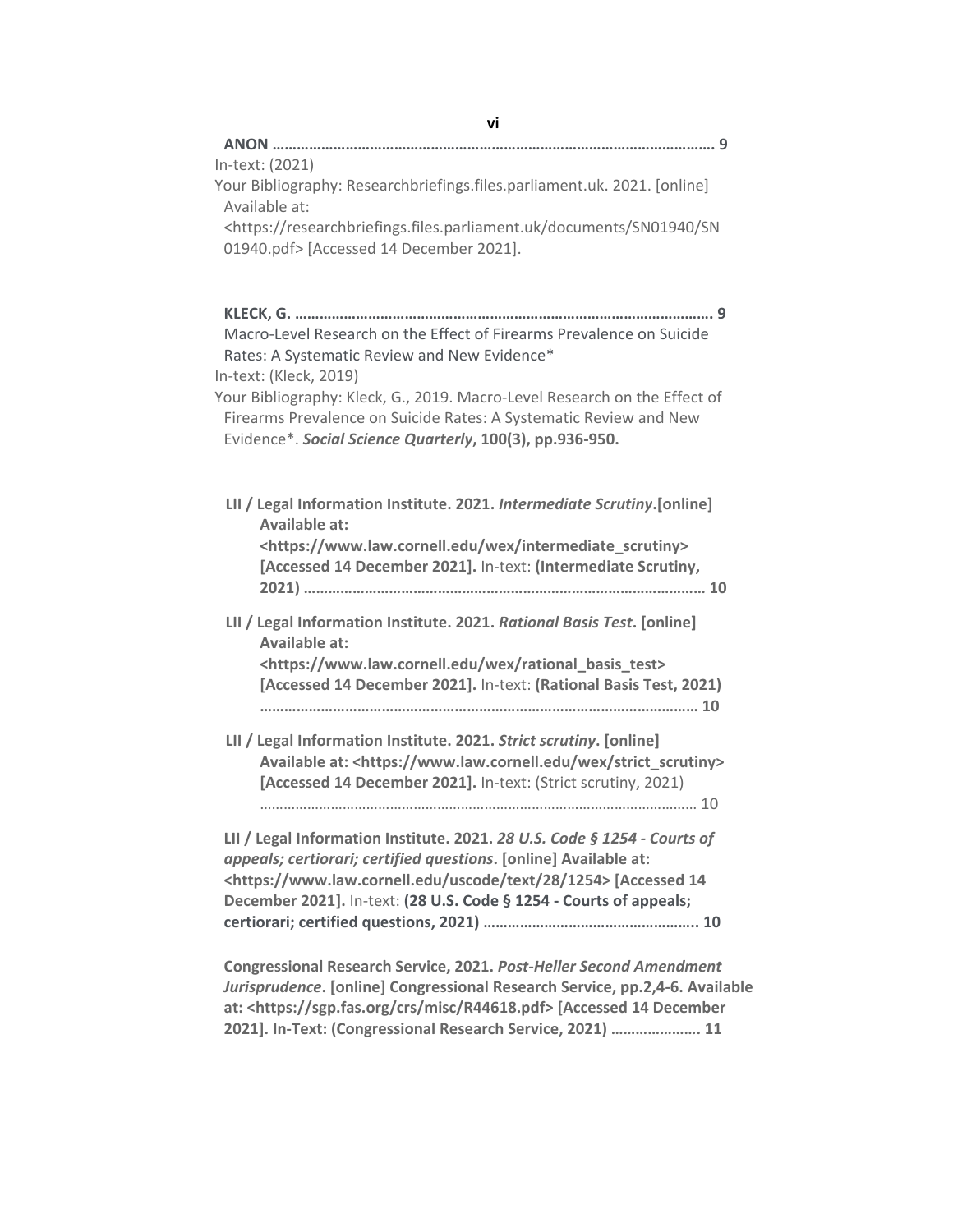### **JURISDICTION**

This case first came to the United Stated District Court for the Northern district of New York where it was dismissed. The petitioners then appealed the decision to the Second Circuit which also dismissed the case. This case comes to this court on writ of certiorari from the Second Circuit. This court has jurisdiction under 28 U.S.C. § 1254(1).

### **CONSTITUTIONAL PROVISIONS INVOLVED**

The Second Amendment, U.S. Const. amend II, provides:

A well-regulated Militia, being necessary to the security of a free State, the right of the people to keep and bear Arms, shall not be infringed.

The Fourteenth Amendment, U.S. Const. amend XIV, provides:

Section 1: All persons born or naturalized in the United States and subject to the jurisdiction thereof, are citizens of the United States and of the State wherein they reside. No State shall make or enforce any law which shall abridge the privileges or immunities of citizens of the United States; nor shall any State deprive any person of life, liberty, or property, without due process of law; nor deny to any person within its jurisdiction the equal protection of the laws.

Section 2: Representatives shall be apportioned among the several States according to their respective numbers, counting the whole number of persons in each State, excluding Indians not taxed. But when the right to vote at any election for the choice of electors for President and Vice President of the United States, Representatives in Congress, the Executive and Judicial officers of a State, or the members of the Legislature thereof, is denied to any of the male inhabitants of such State, being twenty-one years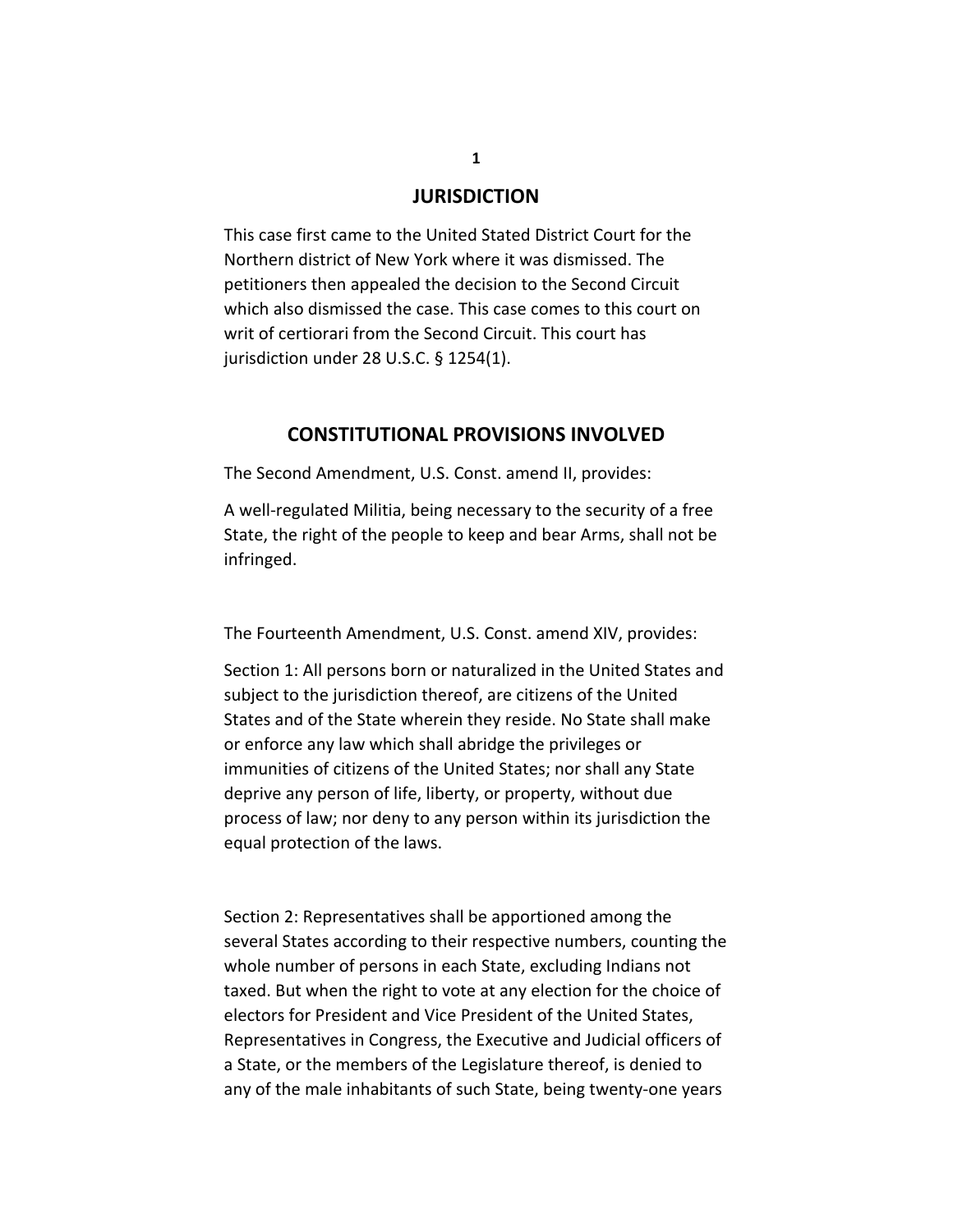of age, and citizens of the United States, or in any way abridged, except for participation in rebellion, or other crime, the basis of representation therein shall be reduced in the proportion which the number of such male citizens shall bear to the whole number of male citizens twenty-one years of age in such State.

Section 3: No person shall be a Senator or Representative in Congress, or elector of President and Vice President, or hold any office, civil or military, under the United States, or under any State, who, having previously taken an oath, as a member of Congress, or as an officer of the United States, or as a member of any State legislature, or as an executive or judicial officer of any State, to support the Constitution of the United States, shall have engaged in insurrection or rebellion against the same, or given aid or comfort to the enemies thereof. But Congress may by a vote of two-thirds of each House, remove such disability.

Section 4: The validity of the public debt of the United States, authorized by law, including debts incurred for payment of pensions and bounties for services in suppressing insurrection or rebellion, shall not be questioned. But neither the United States nor any State shall assume or pay any debt or obligation incurred in aid of insurrection or rebellion against the United States, or any claim for the loss or emancipation of any slave; but all such debts, obligations and claims shall be held illegal and void.

Section 5: The Congress shall have power to enforce, by appropriate legislation, the provisions of this article.

## **FACTS OF THE CASE**

In September of 2014, Robert Nash applied for a concealed carry license in response to the recent robberies in his neighborhood. Nash had no criminal history and had just participated in a gun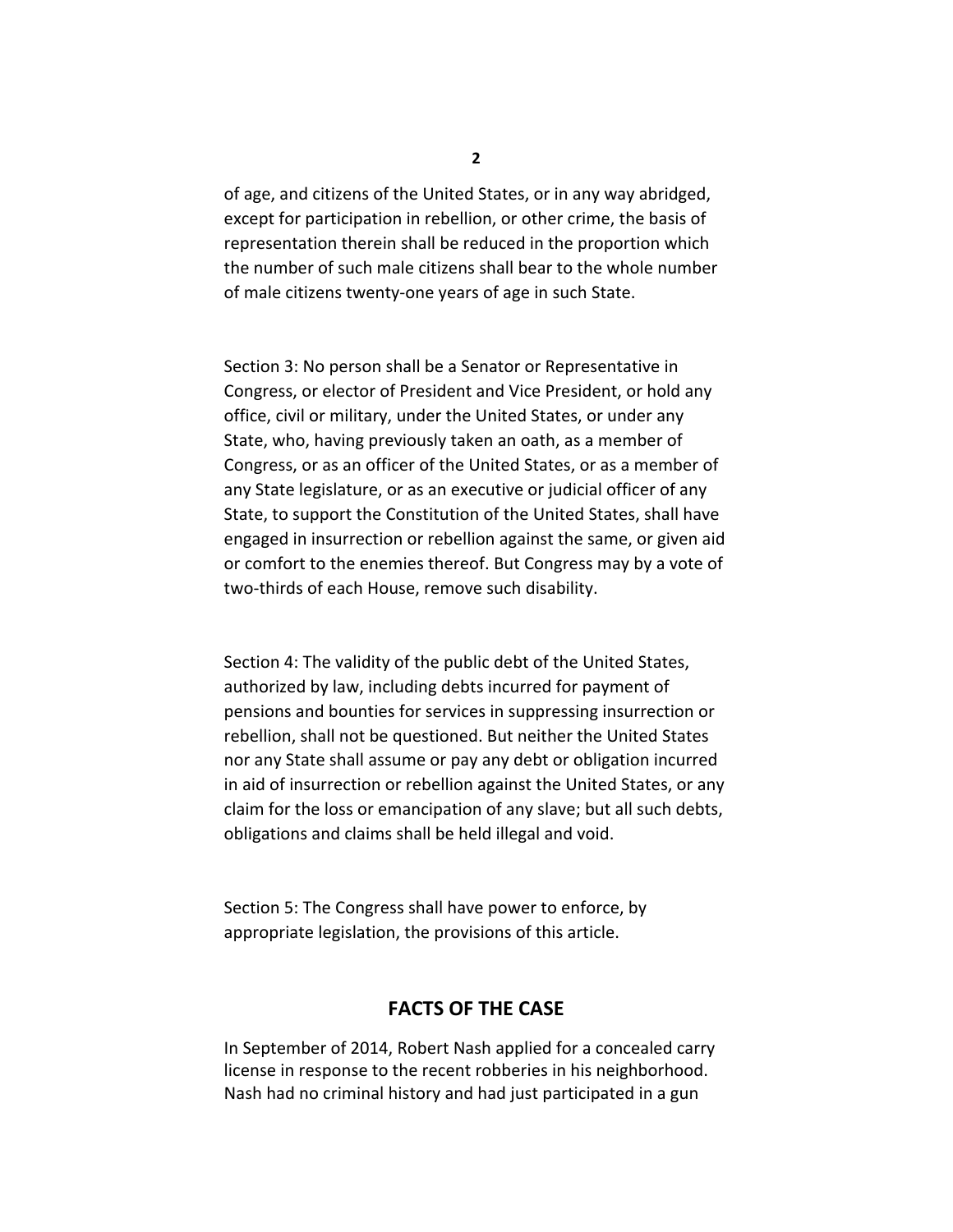training course. Yet his license was denied. New York State concluded that Nash did not demonstrate a "special need" for a

gun, as mandated by the Sullivan Act (1911), and thus could not obtain a concealed carry license.

In September of 2014, Brandon Koch also applied for a concealed carry license in New York. Koch explained that self-defense and extensive firearm experience motivated his desire to carry a gun. Koch, like Nash, had no criminal history but also had his permanent membership denied.

Nash and Koch, the petitioners, sued two New York State officials: superintendent of New York State policy, Kevin P Bruen, and Justice Richard Mcnally. New York State rifle and pistol association joined the lawsuit on behalf of all New Yorkers who could not carry a gun because they failed to meet the requisite "proper cause"

### **SUMMARY OF ARGUMENT**

Though, the Second Amendment protects the right of a "militia" to provide for"the security of the free state." It has a much broader context than many modern readers realize. Akhil Reed Amar writes "any band of paid, semi-professional, part-time volunteers" fell under the classification militia. Or as stated in the majority opinion in U.S v Miller (1934), the Amendment protects "all males physically capable of acting in concert for the common defense." (Adams, 2013) The Civil Rights Act of 1866 describes the 2nd Amendment as a "personal liberty" that cannot be violated by state or federal governments. Much of the legal precedent on the Second Amendment that says otherwise rests on illegitimate grounds because of a failure to apply the Fourteenth Amendment's Privileges and Immunities Clause. If the Court is to take the use of selective incorporation for the 2nd Amendment seriously, as it has only recently begun to with McDonald v Chicago (2010), it must protect the right to bear arms against state encroachments like New York's Sullivan Act-a law that requires citizen demonstrate "special need" to exercise their Second Amendment right. The Second Amendment protects a military right as well as an individual right to bear arms. 561 U.S. 742.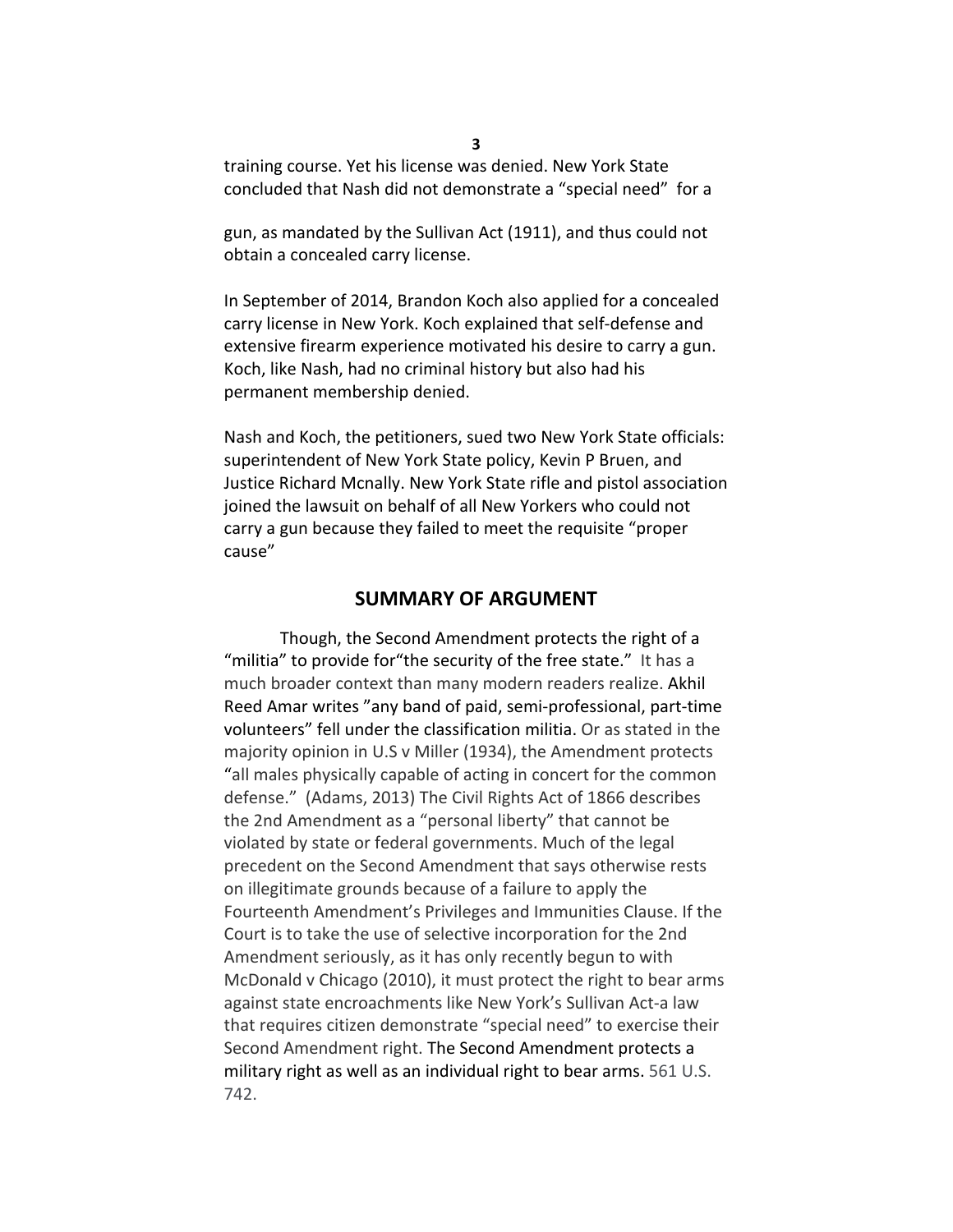## **ARGUMENT**

**I. The Second Amendment, and the Bill of Rights more generally, was meant to protect states and individual rights. A. The Second Amendment protects the right to bear arms in military and individual contexts.** 

The Bill of Rights more generally was created not just to protect state sovereignty but also individual liberty as shown by the Third and Fourth Amendments' prohibition of the quartering of troops and unwarranted search and seizure respectively. U.S. Const. amend.III. U.S. Const. amend.IV. The Second Amendment protects both state sovereignty and individual liberty by providing a counterbalance to standing armies as well as giving people the means to defend themselves within their own homes. In fact, the State Constitutions of Pennsylvania (1776), Vermont (1777), and Massachusetts (1780) which were to serve as much of the basis for the Second Amendment define the right to bear arms in the context of among other things "defending property" or "themselves". P.A. Const (1776). art. 1, § 21. V.T. Const (1777). art 16. Massachusetts (1780), Article 17. The protection of an individual right to bear arms in these documents is far from an anomaly. According to Corpus of Founding Era American English, a database that contains about 140 million words in American founding documents from 1760-1799, though the word "bear" was used in a military context 90% of the time, the use of words "keep" and "arms" (and their variants) referred to a military right to bear arms 40% of the time, an individual right 30% of the time, and neither in the remaining context (James C. Phillips, 2021). When arms are looked at in the context of rights: 40% of the time they are used in a military context, 25% of the time in an individual context, 30% in both military and individual context, the remaining uses are ambiguous. It is also worth noting that Madison originally intended for the Amendments to be placed throughout the Constitution instead of at the end as it was in the final document. As David Hardy writes,'' If Madison had seen the right to bear arms as primarily restricting federal power over state militia, he probably would have designated it as an amendment to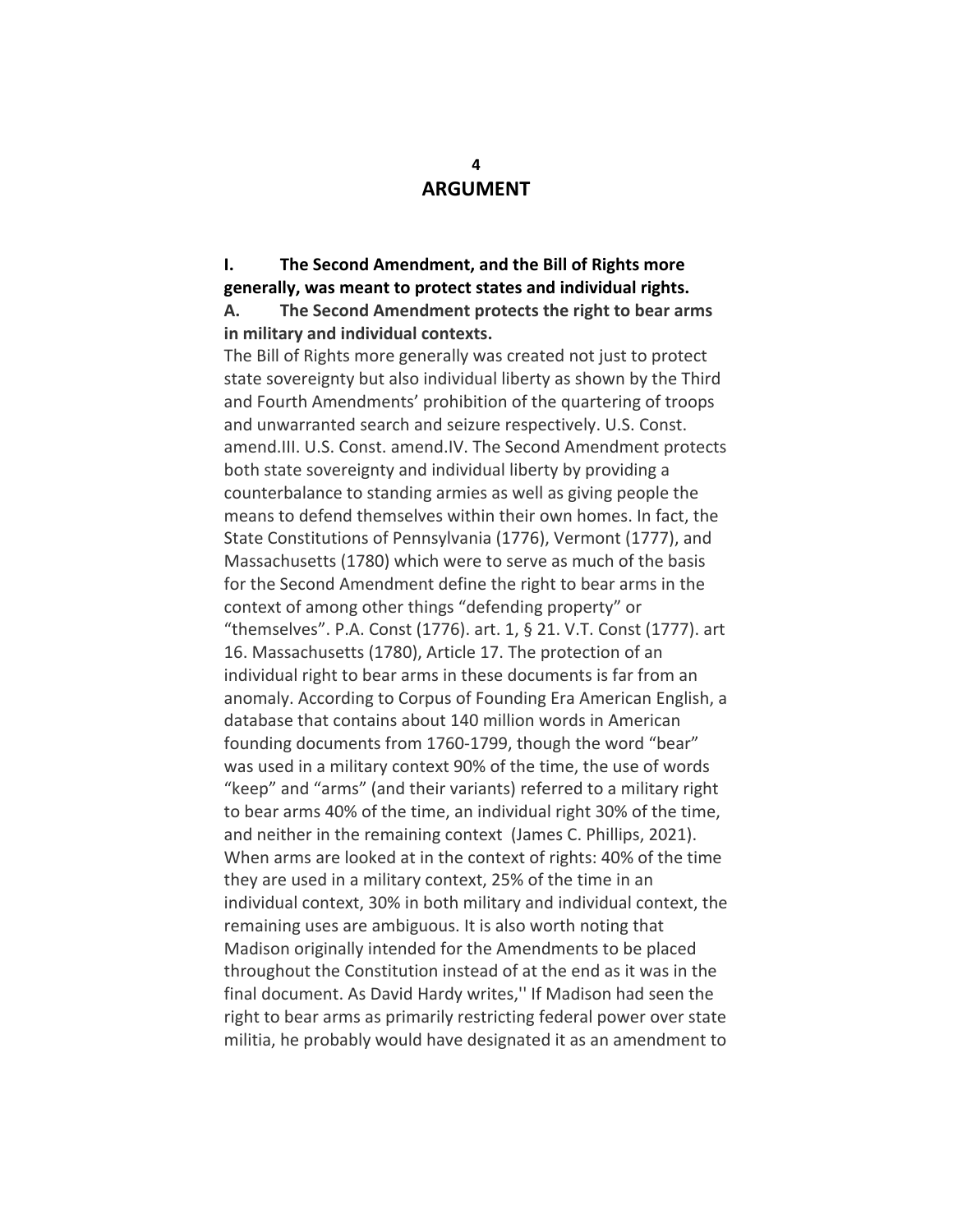Article 1, sec.8, which contains the federal power to organize and call out the militia. Instead, he [intended to] put the right to keep and bear arms with freedom of speech and similar rights after Article 1, sec 9." (Adams, 2013)

**B. Even when looked at in a military context, the Second Amendment still refers to the populace at large, not exclusively select military guards, having the right to bear arms.**

In Federalist 29**,** where Alexander Hamilton advocates for select military guards, he does so in the context of the general population at large having arms. The English Bill of Rights, by contrast, only gives English men the right to "have arms...suitable to their condition". (Hamilton, Jay, Madison and Wright, n.d.) England limited the right to bear arms to upper-classmen by putting a high cost on hunting licenses. As James Madison writes in Federalist 46," Notwithstanding the military establishments in the several kingdoms of Europe...the governments are afraid to trust the people with arms...were the people to possess the additional advantages of [a militia]...it may be affirmed with the greatest assurance, that the throne of every tyranny in Europe would be speedily overturned in spite of the legions which surround it." Madison's words were not just based on history or abstract theory but personal experience with the 20,000 Hessian mercenaries to the colonies in 1775. Had the United States limited the right to bear arms to a fraction of the population then as leading Anti-Federalist Richard Henry Lee writes one class of people would be "render[ed] of no importance…[and] will be defenseless" as the colonists were to the British soldiers. In "The Journal of Occurrences," the colonists recorded regular instances of abuse by British soldiers. (Adams, 2013) They were therefore wary of state-sponsored armies and gave the people not just the right to bear arms, but a civic obligation to do so; not just for military defense but also for community safety as evidenced by the fact the U.S did not create a police force until 1845. John Adams also echoed these sentiments when he stated, "arms in the hands of citizens [may] be used at individual discretion...in private self-defense." (Adams, 2013)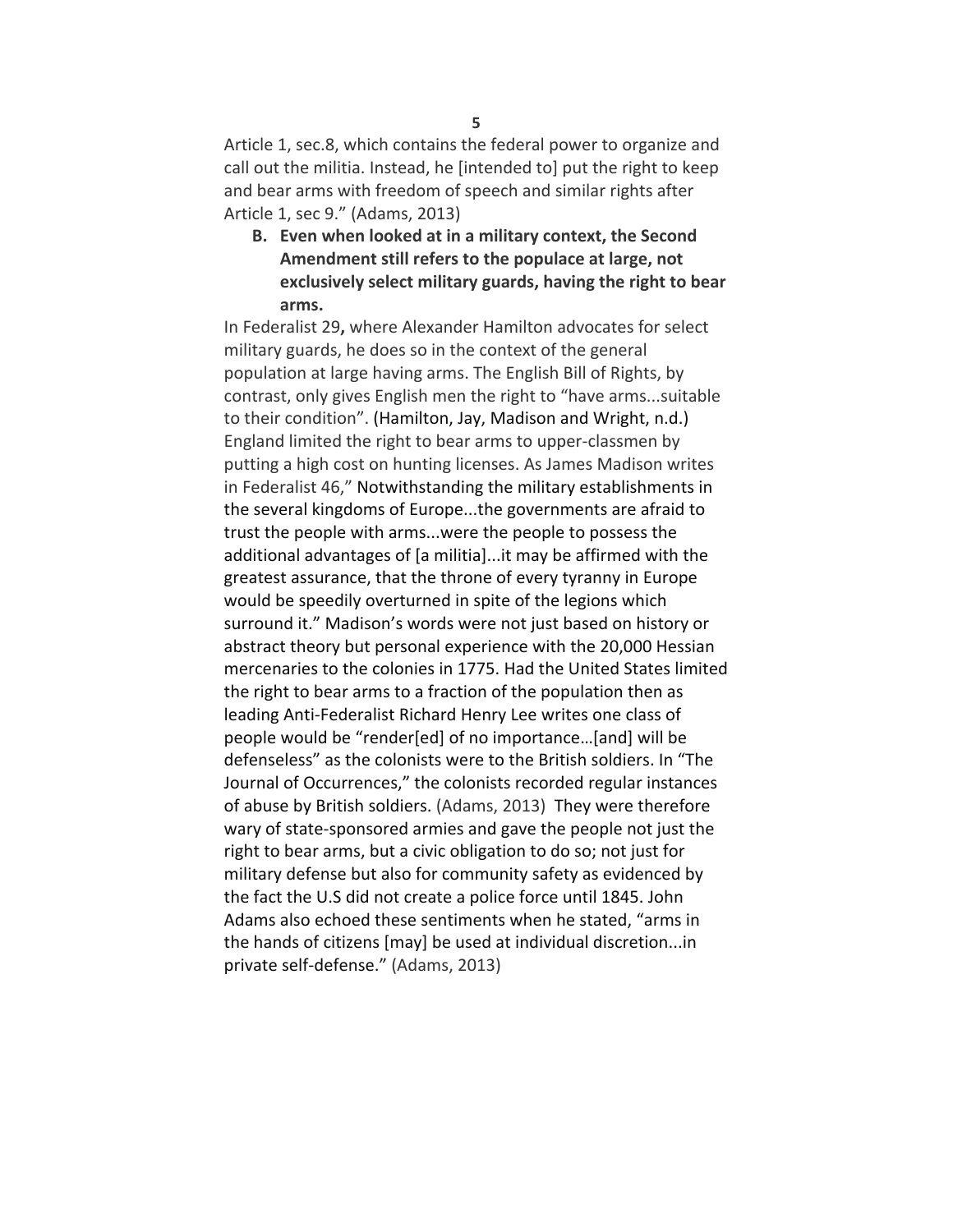## C. **When looked at as a collective and individual right the Second Amendment can have reasonable limits.**

In United States v Miller (1934) the Court would correctly assert,"[The historical sources] show plainly that the Militia compromised all males physically capable of acting in concert for the common defense...And further, that ordinarily when called for service these men were expected to appear bearing arms supplied by themselves and of the kind in common use today." 307 U.S. 174. Nonetheless, the Court would uphold the National Firearms Act of 1934 on the basis that the guns the act banned could not plausibly have a military use. This ruling is inherently problematic because if the only limit on military practicality this would allow civilians to use rocket launchers and grenades. The Founders certainly realized as Antonin Scalia writes in D.C v Heller(2008) that the "right [to bear arms] was not unlimited just as we do not read the First Amendment to protect the right of citizens to speak for any purpose." 554 U.S. 570. Even though the Court defined arms in Caetano v Massachusetts (2016), a case that expanded on the Heller precedent, as a "thing that a man wears for his defense, or takes into his hands," that is "carr[ied] . . . for the purpose of offensive or defensive action." 577 U.S. The fact that all weapons are arms does not mean that certain types of arms can't be banned or regulated. Even though weapons technology has evolved since the Founding, one can still look to see if certain types of gun restrictions are long-standing. During the Founding era, for example, New York, Boston, and all cities in Pennsylvania prohibited firing guns within city limits which can serve as a basis for gun restrictions in sensitive places (Adams, 2013). Moreover, as Scalia points out in Heller, the Founders also respected the ancient practice of giving a misdemeanor for affrighting-a practice of openly carrying a weapon to scare people; thus the basis for regulating open carry is much stronger than for regulating concealed carry. What must be protected by the Court is the right to get a gun license that can be obtained by mentally stable, lawabiding citizens in a reasonably speedy process that does not violate the Fourteenth Amendment's Privileges and Immunities and Equal Protection clauses. The aforementioned Black Codes in the South would fail to meet these criteria because they acted as "de-facto" bans on the right of black Americans to own guns even if they are seemingly race-neutral.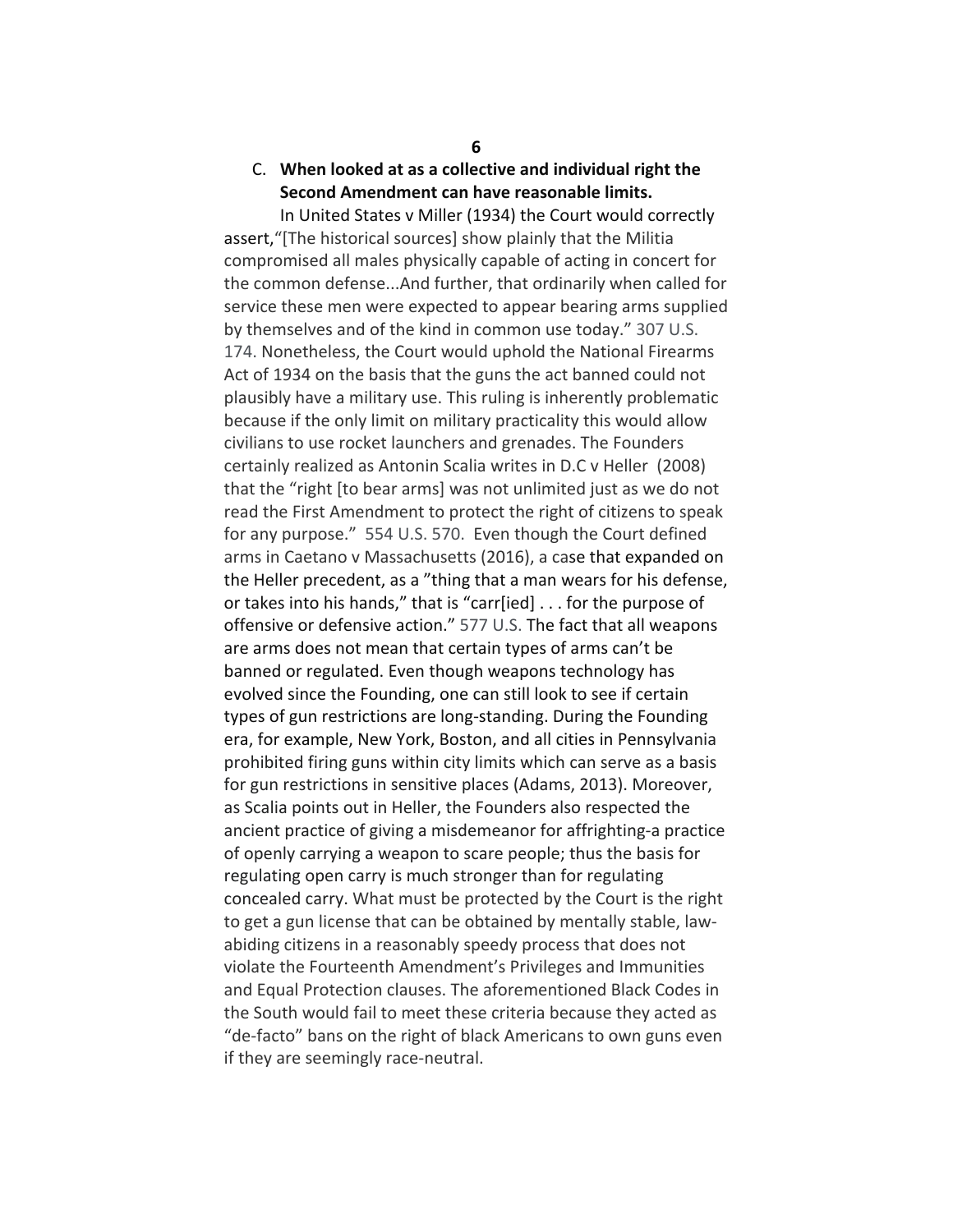**II. The Supreme Court's failure to implement the 14th Amendment's Equal Protection and Privileges and Immunities clauses in much of its precedent on the Second Amendment creates unequal restrictions on the right of black Americans to have guns.**

**A. The Supreme Court historically failed to implement the 14th Amendment's Equal Protection and Privileges and Immunities Clauses prior to Heller, leading to rise of discriminatory practices.** 

> In Dredd Scott v Sanford (1857) the Supreme Court ruled that the right to bear arms was a right of citizenship that like all rights of citizenship does not apply to black Americans. 60 U.S. 39 The Fourteenth Amendment was deliberately written to overrule the Dredd Scott ruling by giving the rights of citizenship to "[a]ll persons born or naturalized in the United States" and establishing that "[N]o state shall make or enforce any law which shall abridge the privileges and immunities of the United States".U.S. Const.amend.XIV. The Civil Rights Act of 1866 added that all Americans have the right to bear arms among the other rights guaranteed in the first 8 Amendments of the Constitution in the context of defending "personal liberty." 1866 (Civil Rights Act), Public Law 39-26, 14 STAT 27. However, in the Slaughter-House Cases (1873), the Supreme Court would radically reinterpret the Privileges and Immunities Clause of the 14th Amendment to only limit federal power. 83 U.S. 36. Upon this precedent, the Court ruled in United States v Cruikshank (1876) the Second Amendment "means no more than that it shall restrict the powers of the national government." 92 U.S. 542. Presser v Illinois (1886) would selectively incorporate this precedent and serve as the foundation for the Court's rulings in Miller v Texas (1894) and Roberston v Baldwin (1897). 153 U.S. 535 . 165 U.S. 275. Just as the Court's failure to selectively incorporate the 15th Amendment gave rise to Jim Crow laws, the failure to selectively incorporate the Second Amendment would lead to the Black Codes, which stripped blacks of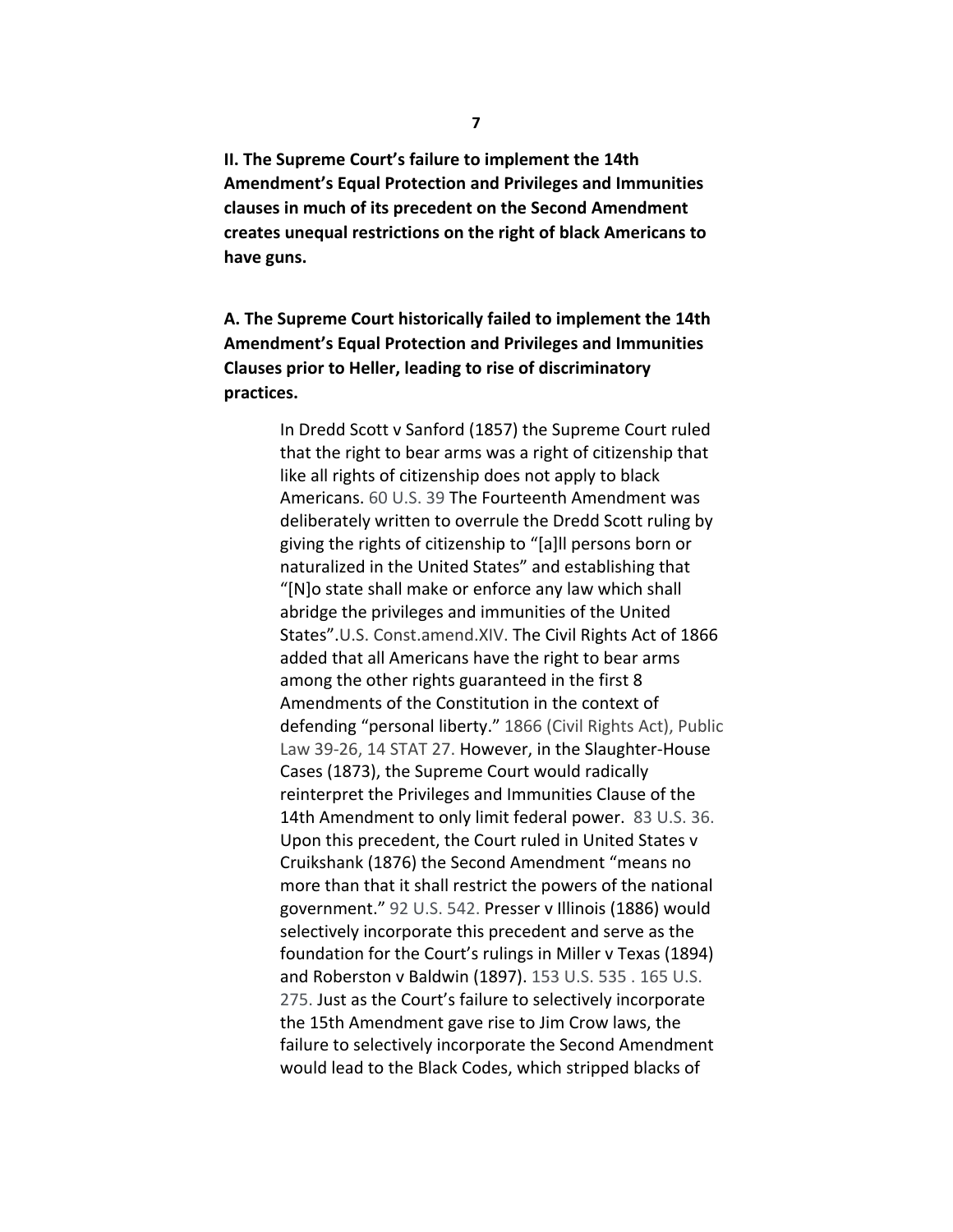the right to bear arms, and left them prey to white mobs (Adams, 2013).

**B. The Sullivan Act creates a disparate impact on the right of black Americans to get guns.**

The Sullivan Act is similar in both intent and affect to the Southern Black Codes. As late as 1956 Martin Luther King was denied a permit to carry a gun from the Montgomery, Alabama sheriff. As King told protestors shortly thereafter "in substance he [the shiref] was saying 'You are at the disposal of hoodlums." (Sullum et al., 2021) In the same way that the former Alabama law requires "good reason" for a person to be allowed to exercise their Second Amendment Right, the New York Sullivan Act (1911) mandates "proper cause" be shown to obtain a concealed carry gun license. (1911 N.Y Laws 195) According to the petitioner's brief in the pending New York State Rifle & Pistol Association, Inc. v. Bruen, the Sullivan Act was passed after "the years of hysteria over violence that the media and the establishment attributed to racial and ethnic minorities-particularly Black people and Italian immigrants." 20-843.

Whatever the current intent of the Sullivan Act, it must be evaluated by its effects which as the petitioners also note has deprived hundreds of people, mostly blacks and Hispanics, of their right to bear arms. This is mainly because of New York's strenuous regulatory process to obtain a gun license. John Stossel, a reporter who tried to obtain a gun license recalls having to fill out a 17-page test on a 60-page booklet that talked about things like 'metal knuckle knives and 'kung fu stars', and then paying \$430 to be questioned and fingerprinted only to learn 6 months later that he was denied access to a gun. (Stossel, 2021)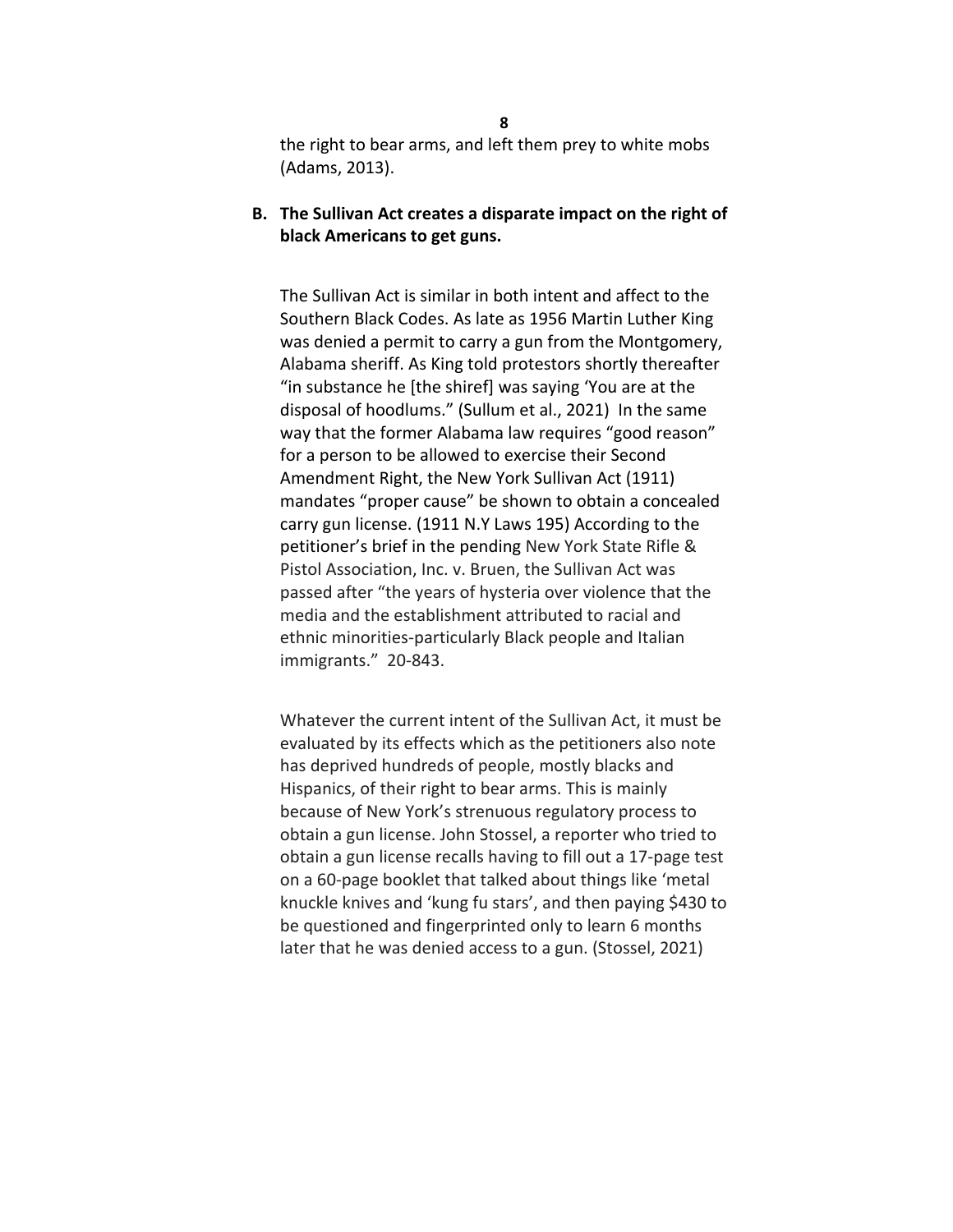## **III. Taking away the right of law-abiding citizens to bear arms actively harms public safety.**

Many gun laws like the Sullivan Act are motivated by a belief that more legal gun ownership leads to more gun crime and suicide. This is simply untrue, a 2013 study ordered by the CDC and conducted by the National Research Council found guns are used in self-defense 500,000-3 million times a year, compared to about 300,00 gun uses a year to commit crimes (Hsieh, 2021). Furthermore, gun crimes are only committed with legally purchased guns 3-11 percent of the time (Scarborough and Joe, 2021). Stripping law-abiding citizens of their right to bear arms only leaves them more vulnerable to criminals. And while it is true that many suicides are committed with guns, taking away guns will only lead to suicides by a different medium. As Flordia State criminologist Gary Kleck points out, suicide by gun has the same success rate as suicide by hanging (Kleck, 2019). It is also said that the U.S's high rate of gun ownership causes it to have more gun homicides than other developed nations. While there is a correlation between a developed countries rate of gun ownership and gun crime and suicide, it is inherently imprecise to compare countries with different histories, cultures, populations, and urban densities to reach any sort of conclusion on the sources of their differing crime rates (America's unique gun violence problem, explained in 16 maps and charts, 2021). Instead of trying to correlate a country's gun crime to its homicide and suicide rate when so many different variables are at play, it would be easier and more insightful to look at the same country before and after a large-scale gun restriction. Such as Great Britain's 1996 gun ban that was followed by a crime spike that took 10 years to go down. (Berman, 2012) When gun crime in Britain finally did decrease, it went down at the same rate as the U.S. While suicide rates did go down in Britain after the gun ban they had been decreasing at a constant rate years before (Suicides in England and Wales - Office for National Statistics, 2021). Since the U.S has a larger population and concentration of guns, the effects of a comparable gun ban would likely be more devastating because it would take much longer for the illegal gun supply to begin to dry up.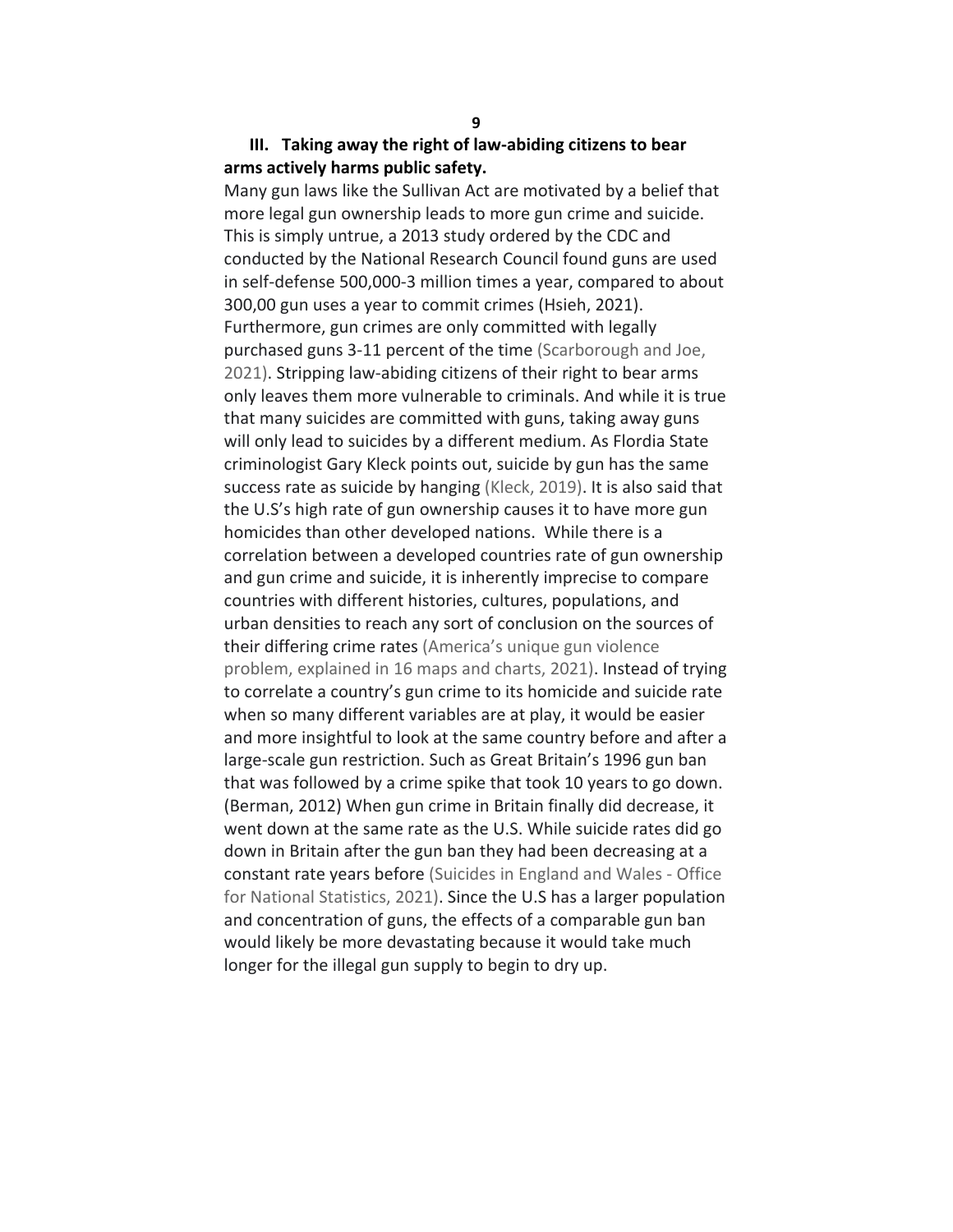## **IV. Court's should give states broad discretion to implement gun control laws as long as they pass the necessary measures of legal scrutiny to ensure they are Constitutional.**

None of this is to say that all gun restrictions are arbitrary and unconstitutional. In fact, there have been a few gun control laws at the state level that have been quite successful in protecting public safety and allowing qualified citizens to obtain arms. Contrarily some states have enacted less successful gun control measures, but the primary virtue of the American political system is experimentation. As the 20th Century Supreme Court Justice Louis Brandeis put it, American states are "laboratories of Democracy''. 285 U.S. 262. Before policies are implemented on the extremely macro federal level their effects can be most clearly observed, and potentially reversed, on the local and state level. A slow federal legislative process is another advantage of the Constitutional system because as James Madison observed in Federalist 62 an "excess of law-making seem to be the [root of] diseases which our governments are most liable…" (Hamilton, Jay, Madison and Wright, n.d.) An activist Supreme Court, that seeks to be a legislative instead of a supervisory branch of government, not only creates more undesirable policies but also undermines its authority to protect individual liberties by putting itself in the middle of partisan clashes that will inevitably strip it of its independence. However, as Hamilton writes in Federalist 78, the Supreme Court plays an essential role in intervening when government policy acts in open defiance of the Constitution. Fortunately, the Supreme Court has a variety of mechanisms at its disposal to enforce the Constitution without being an activist branch of government.

Strict scrutiny, intermediate scrutiny, and rational basis review are all methods by which the Courts conduct judicial review. The Courts decide to use them based on the contents and facts of a case. The Courts utilize strict scrutiny when the plaintiff sues on a basis of discrimination. This form of scrutiny is the most difficult for a law to pass and it must truly further "compel governmental interest" (Strict scrutiny, 2021) in order to survive. Next in order of severity is intermediate scrutiny which is used when the state or federal government passes a law that interferes with a protected clause. This form of judicial review is less rigorous than strict scrutiny and in order to pass a law must "further an important government interest" and "do so by means that are substantially related to that interest" (Intermediate Scrutiny, 2021). The last and least rigorous form of judicial review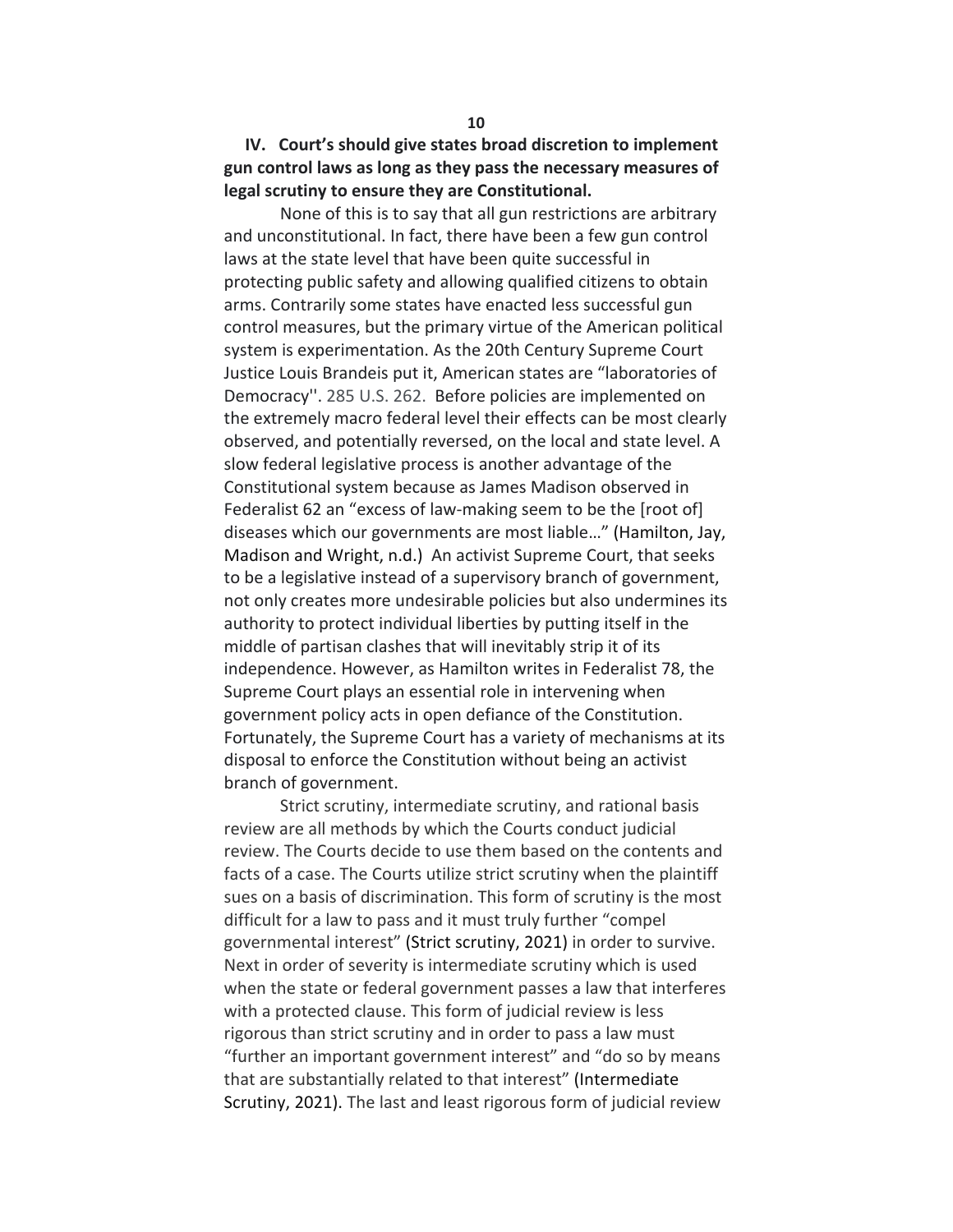is the rational-basis test. This test is used to determine the Constitutionality of a law in cases where there are no "fundamental rights or suspect classifications" (Rational Basis Test, 2021**)** in question. After the monumental decision of District of Columbia v. Heller (Oyez), where the Supreme Court had for the first time interpreted the Second Amendment in an individual rather than a collective sense, the Courts had to develop a framework by which they would review Second Amendment cases. The Courts first ask whether the law burdens a core Second Amendment activity such as the use of a firearm for self-defense in the home, in which case they would utilize strict scrutiny to review the case. Otherwise, most other Second Amendment cases fall within the boundaries of intermediate scrutiny and determine whether regulation actually supports an important government interest. Though, sometimes Courts use a different approach and see if, "challenged regulation falls within a category deemed "presumptively lawful" by Heller"(Congressional Research Service, 2021). In these cases, the law is not a violation of the Second Amendment.